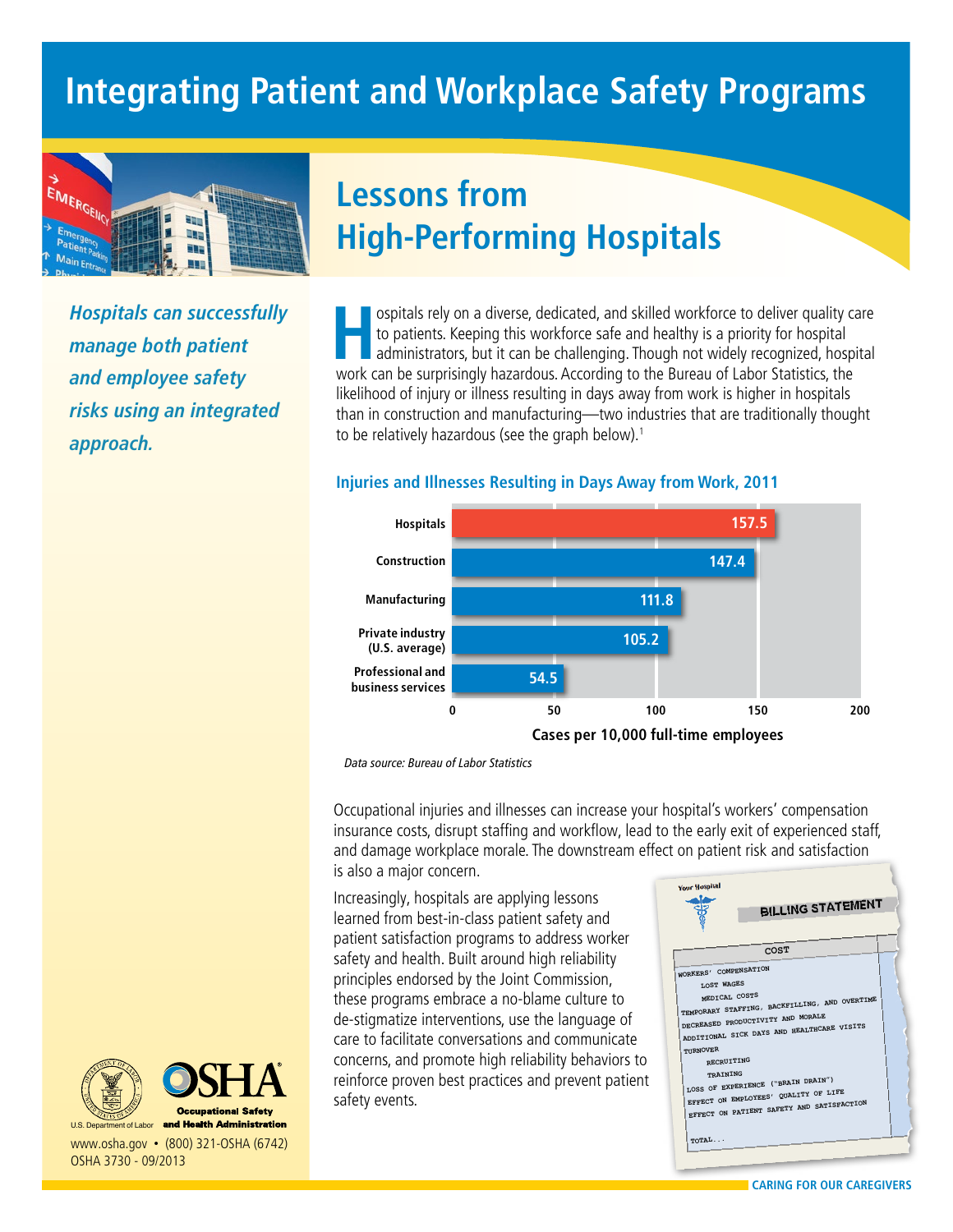### **High reliability organizations (HROs): five operational processes**

#### **Sensitivity to operations:**

Workers in HROs are mindful of procedures and interactions between team members. This heightened situational awareness sensitizes them to minor deviations and enables them to respond appropriately.

#### **Reluctance to simplify:**

When outcomes deviate from established plans, HROs question conventional explanations for why things went wrong and explore the entire potential scope of the problem.

#### **Preoccupation with failure:**

No matter how enviable their track records, HROs never let success breed complacency. They focus unceasingly on ways the system can fail, and encourage staff to always listen to their "inner voice of concern" and share it with others.

**Deference to expertise:** Team members and organizational leaders in HROs defer to the person with the most knowledge relevant to the issue they are confronting. This may involve deviating from the traditional physician, nurse, and technician hierarchy.

**Resilience:** HROs acknowledge that, despite considerable safeguards, errors will sometimes occur. By anticipating and planning for such situations, they can contain and minimize the adverse consequences.

The strategies to become a high reliability organization (HRO) are very similar to the ones used by hospitals participating in OSHA's Voluntary Protection Programs (VPP) to manage workforce safety and health. VPP recognizes employers who have achieved excellence in occupational safety and health through adoption of a safety and health management system (also known as an injury and illness prevention program). Under VPP, employers and employees continually monitor the workplace for hazards and then cooperate to find and implement solutions. All of this happens within a Plan-Do-Study-Act management system framework that should be familiar to hospital leaders.

## **Integrating (or at least aligning) patient and employee safety programs makes sense**

Hospitals concerned with both patient and worker safety can benefit from the experience of those who have integrated their programs. Safety and health management systems give hospitals a common framework for managing risks that can affect patient or worker safety.

Many sources of patient harm, such as falls, disruptive behavior, and hospital-associated infections, can also harm hospital staff. The same tools, strategies, and business processes used in patient safety can be equally effective when applied to employee safety. For example, if your hospital is Joint Commission accredited, you may be able to adapt existing compliance monitoring tools and infrastructure to address occupational safety. A number of VPP hospitals use their "environment of care" rounds to monitor for conditions that could impact either patient or worker safety.<sup>2</sup>

### **Best practice examples from VPP hospitals**

- Each shift at St. Vincent's Medical Center (Bridgeport, Connecticut) begins with a "safety huddle" led by a senior hospital executive. All departments, including both medical and support services, are required to attend. Together they review any patient or associate safety issues or concerns, recognize "good catches" (near misses), and share updates on the status of any safety-related projects or initiatives—either in process or on the horizon. These daily exchanges, fostered in an open, no-blame environment, help create an atmosphere of trust and cooperation. They send a message to staff that management cares and is focused on safety.
- Lancaster General Hospital (Lancaster, Pennsylvania) has piloted an ultraviolet room disinfection robot that can reach every surface in a room and disinfect 30 rooms in a day. Use of the robots will protect both patients and staff from common hospital pathogens, such as influenza, norovirus, and methicillin-resistant Staphylococcus aureus (or MRSA), and will prevent exposure to hazardous chemical disinfectants.
- Laundry staff at Southern Ohio Medical Center (Portsmouth, Ohio) previously performed tasks that involved the repeated lifting of heavy loads of laundry, often in awkward postures. To reduce strains from lifting, the hospital ergonomics staff redesigned the laundry cart unloading area to incorporate a mechanical tipping system.
- Saint Thomas Midtown Hospital (formerly Baptist Hospital) (Nashville, Tennessee) monitors its staff's cumulative radiation exposure using sensor badges clipped to the employees' jackets. Doctors who work at multiple sites have their exposures tracked and monitored through the Multiple Employer Total Exposure Reporting (METER) program.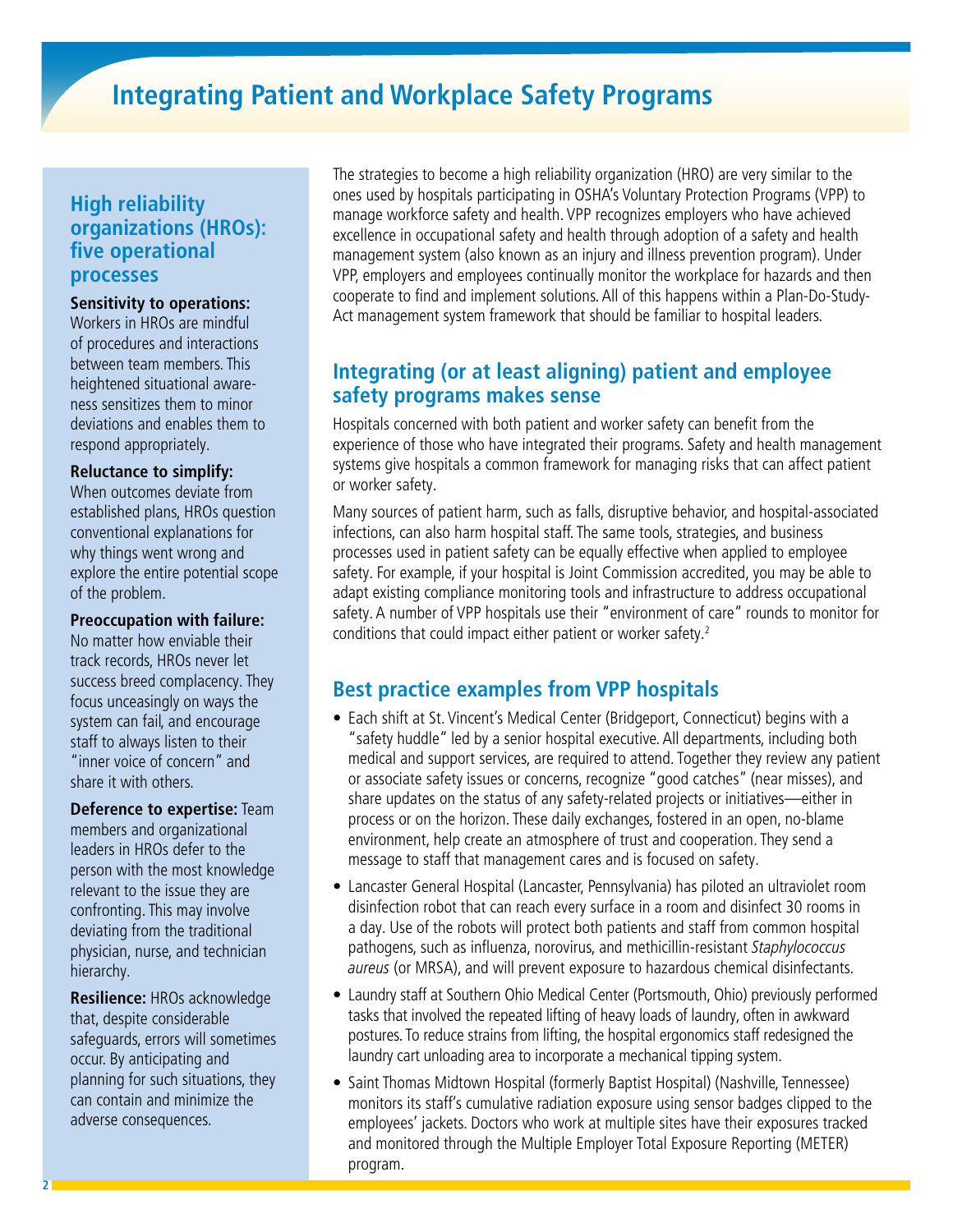# **Hospitals in VPP**

OSHA's Voluntary Protection Programs recognize workplaces that demonstrate excellence in implementing an effective occupational safety and health management system. Fourteen hospitals have achieved VPP status:

88th Medical Group WPMC, Wright Patterson AFB, Ohio

AnMed Health Medical Center, Anderson, South Carolina

Blake Medical Center, Bradenton, Florida

Conroe Regional Medical Center, Conroe, Texas

Dauterive Hospital, New Iberia, Louisiana

David Grant Air Force Medical Center, Travis AFB, California

Fairbanks Memorial Hospital, Fairbanks, Alaska

Lancaster General Hospital, Lancaster, Pennsylvania

Lima Memorial Hospital, Lima, Ohio

New Ulm Medical Center, New Ulm, Minnesota

Robert Packer Hospital, Sayre, Pennsylvania

Saint Thomas Midtown Hospital, Nashville, Tennessee

Southern Ohio Medical Center, Portsmouth, Ohio

University Medical Center at Brackenridge, Austin, Texas

• At University Medical Center at Brackenridge (UMC Brackenridge) (Austin, Texas), all employees, including 100 percent of on-site contractor staff, receive high reliability safety behavior training.

### **Results**

Hospitals participating in VPP report finding numerous synergies and efficiencies when they aligned and integrated their patient safety and worker safety programs. Examples of these benefits are shown below.

| <b>Reduced employee</b><br>and patient injuries    | UMC Brackenridge has experienced declines in both<br>the total number of recordable employee injuries and<br>serious patient safety events.                                                                                                                                                                  |
|----------------------------------------------------|--------------------------------------------------------------------------------------------------------------------------------------------------------------------------------------------------------------------------------------------------------------------------------------------------------------|
| <b>Reduced workers'</b><br>compensation costs      | Saint Thomas Midtown Hospital reported a \$600,000<br>reduction in workers' compensation costs in 2012.<br>Annual workers' compensation costs for Blake<br>Medical Center (Bradenton, Florida) are 30 percent<br>lower than they are for other Florida hospitals<br>managed by the same parent company, HCA. |
| <b>Increased staff and</b><br>patient satisfaction | Anecdotally, hospitals report both higher Hospital<br>Consumer Assessment of Healthcare Providers and<br>Systems (HCAHPS) scores and improved employee<br>satisfaction indicators, such as low turnover and<br>improved morale.                                                                              |

## **Changing the culture at UMC Brackenridge**

With 363 beds and nearly 2,400 employees, UMC Brackenridge is part of the 11-hospital Seton network, owned and operated by Ascension Health, in central Texas. The graphs on the next page show what happened at UMC Brackenridge as it began adopting HRO principles and applying them simultaneously to patient and worker safety. The incidence of serious safety events affecting both patients and workers declined. The employee injury and illness rate went from 6.5 in 2009 close to that year's average for all private general medical and surgical hospitals (7.3)—to 4.9 in 2011, which was 28 percent below the industry average (6.8) for that year. Over the same period, the number of serious patient safety events per year also fell.

In 2012, following a comprehensive external review, OSHA recommended UMC Brackenridge for participation in VPP. The hospital's commitment to being a high reliability organization has helped make this possible—going beyond equipment and procedures to create a prevention-based culture of safety. In the process, UMC Brackenridge has seen that associate safety and patient safety are closely linked; in fact, associate safety and patient safety depend upon, and reinforce, each other.